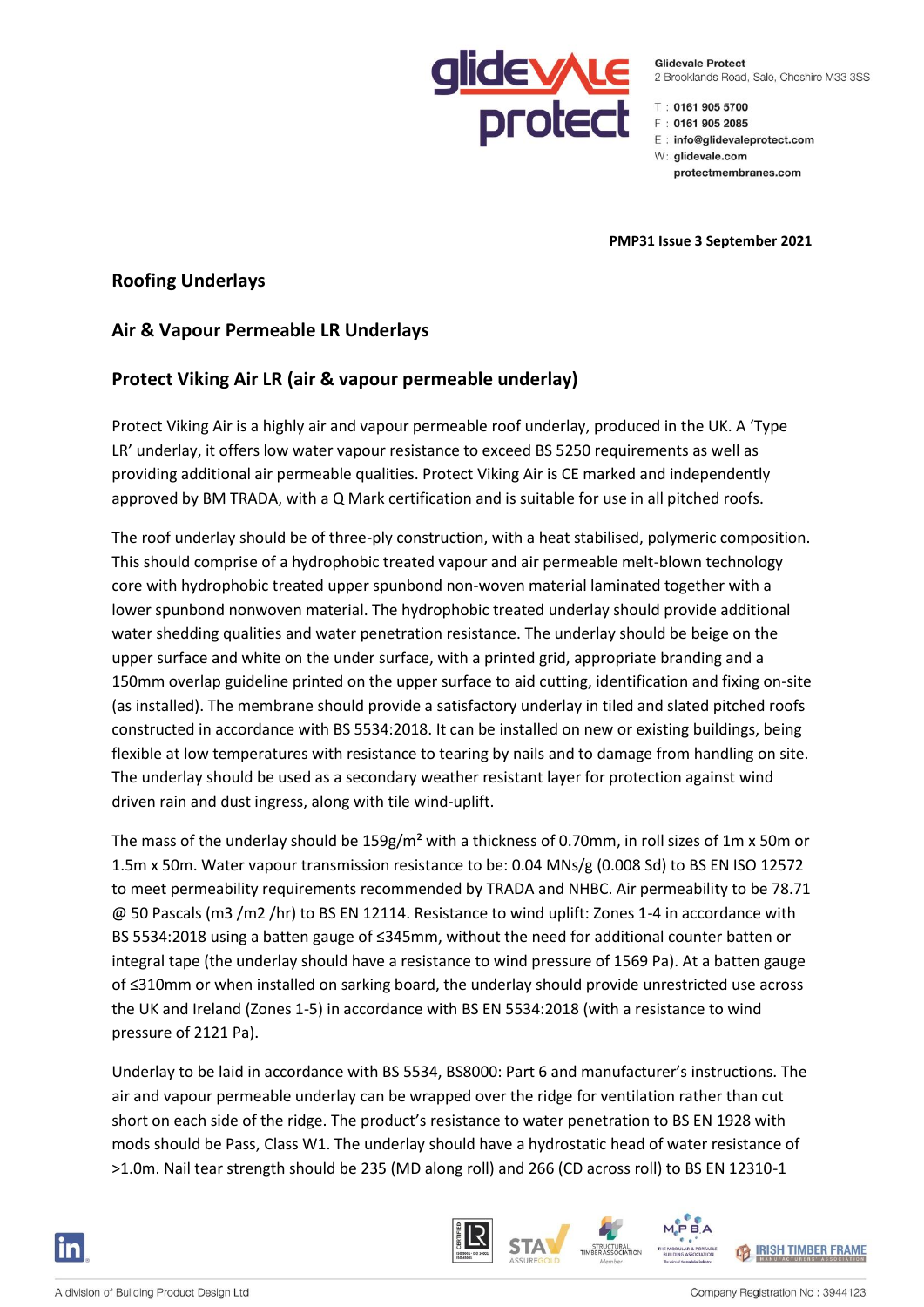

**Glidevale Protect** 2 Brooklands Road, Sale, Cheshire M33 3SS

 $T: 0161 905 5700$  $F : 01619052085$ E: info@glidevaleprotect.com W: alidevale.com protectmembranes.com

with mods and tensile strength should be 270 (MD along roll) and 230 (CD across roll) to BS EN 12311-1 with mods.

In cold roofs, the use of the air and vapour permeable LR underlay can eliminate the need for additional ventilation. The NHBC accepts the use of a water vapour and air permeable underlay such as Protect Viking Air in cold roof construction, without additional roof space ventilation, if the air permeability exceeds the high-level ventilation requirements of 5,000mm2 /m. Viking Air's air permeability of 78.71 @ 50 Pascals (m3 /m2 /hr) exceeds this high level requirement so no additional ventilation is required.

In warm roofs, condensation should be controlled using Type LR underlays with no additional ventilation, in accordance with BS 5250.

If an airtight roof covering is to be installed e.g. fibre cement slates and metal tiles etc., it is necessary to ventilate the batten space. In this case, 25mm counter battens must be used above the underlay and ventilation provided – 25,000mm2 /m at eaves or low level and 5,000mm2 /m at ridge or high level. For tile fixing, additional tile/slate clips may be required when using air and vapour permeable underlays in accordance with table H.4 BS 5534:2018. Roof tile manufacturer should be consulted for specification.

Glidevale Protect recommends that where possible, a well-sealed ceiling and a separate air and vapour control layer is considered at design stage for both cold and warm roof construction, to reduce any risk of condensation.

A Type LR air and vapour permeable roofing underlay needs to be independently approved by BM TRADA and carry a Q Mark certification.

**Manufacturer**: Glidevale Protect, a division of Building Product Design, 2 Brooklands Road, Sale, Cheshire, M33 3SS, United Kingdom. Tel: +44 (0)161 905 5700, Fax: +44 (0)161 905 2085. E-mail: info@glidevaleprotect.com Website: [www.protectmembranes.com/vikingair](http://www.protectmembranes.com/vikingair)

STA Assured Gold accredited company and associate members of the Structural Timber Association (STA), Irish Timber Frame Manufacturer's Association (ITFMA) and the Modular and Portable Build Association (MPBA).

Product Reference: Protect Viking Air - Type LR Air & Vapour Permeable Roofing Underlay, with wind uplift use (Zones 1-4) at 345mm batten gauge. Achieves unrestricted use for wind uplift – Zones 1-5 at 310mm batten gauge or when installed on sarking board. No additional ventilation is required to be used with this product for cold or warm roofs, subject to a well-sealed ceiling.

#### **Accessories**

#### **Protect Fulmetal RediRoll ventilated dry ridge/hip roll system:**

Protect Fulmetal RediRoll is a universal dry fixed ridge and hip system with the added benefit of ventilation if it is required, produced in the UK. Manufactured from aluminium, the product